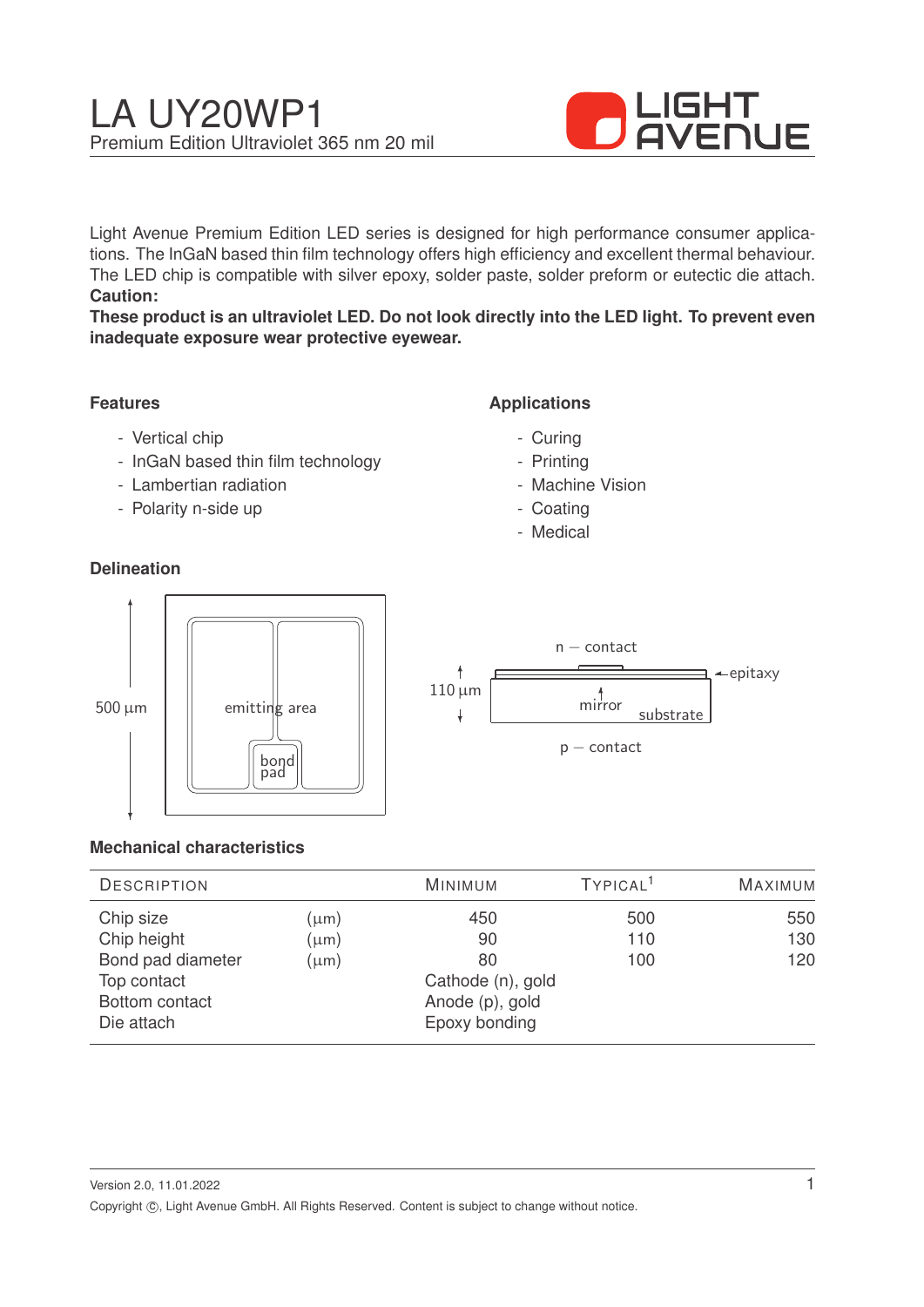

# Electro-optical characteristics ( $T_A = 25^{\circ} \text{C}$ )<sup>2</sup>

| <b>PARAMETER</b>                                                       | <b>SYMBOL</b>                                  | CONDITION                                                                                   | MIN.                   | TYP <sup>1</sup>   | MAX.        | Unit     |
|------------------------------------------------------------------------|------------------------------------------------|---------------------------------------------------------------------------------------------|------------------------|--------------------|-------------|----------|
| Forward voltage<br>Reverse voltage<br>Peak wavelength<br>Radiant power | $V_F$<br>$V_R$<br>$\lambda_{peak}$<br>$\Phi_e$ | $I_F = 50 \text{ mA}$<br>$I_R = 10 \mu A$<br>$I_F = 50 \text{ mA}$<br>$I_F = 50 \text{ mA}$ | 3.30<br>5<br>360<br>64 | 3.50<br>365<br>100 | 3.90<br>370 | nm<br>mW |
|                                                                        |                                                |                                                                                             |                        |                    |             |          |

## $\mathsf{Maximum}$  ratings  $(T_A = 25^{\circ} \mathsf{C})^3$

| PARAMETER                                                              | <b>SYMBOL</b>                | <b>VALUE</b>          | Unit                |
|------------------------------------------------------------------------|------------------------------|-----------------------|---------------------|
| Operating temperature range<br>Forward current<br>Junction temperature | $T_{op}$<br>1 F<br>$\perp_i$ | $-3085$<br>100<br>125 | $^{\circ}$ C.<br>mA |

### **Binning** ( $I_F = 50$  mA)

|                    |      |      | WAVELENGTH (NM) |  |
|--------------------|------|------|-----------------|--|
|                    |      | 360- | 365-            |  |
|                    |      | 365  | 370             |  |
| Radiant power (mW) | >64  | Y25  | Z <sub>25</sub> |  |
|                    | > 80 | Y26  | Z26             |  |
|                    | >100 | Y27  | Z27             |  |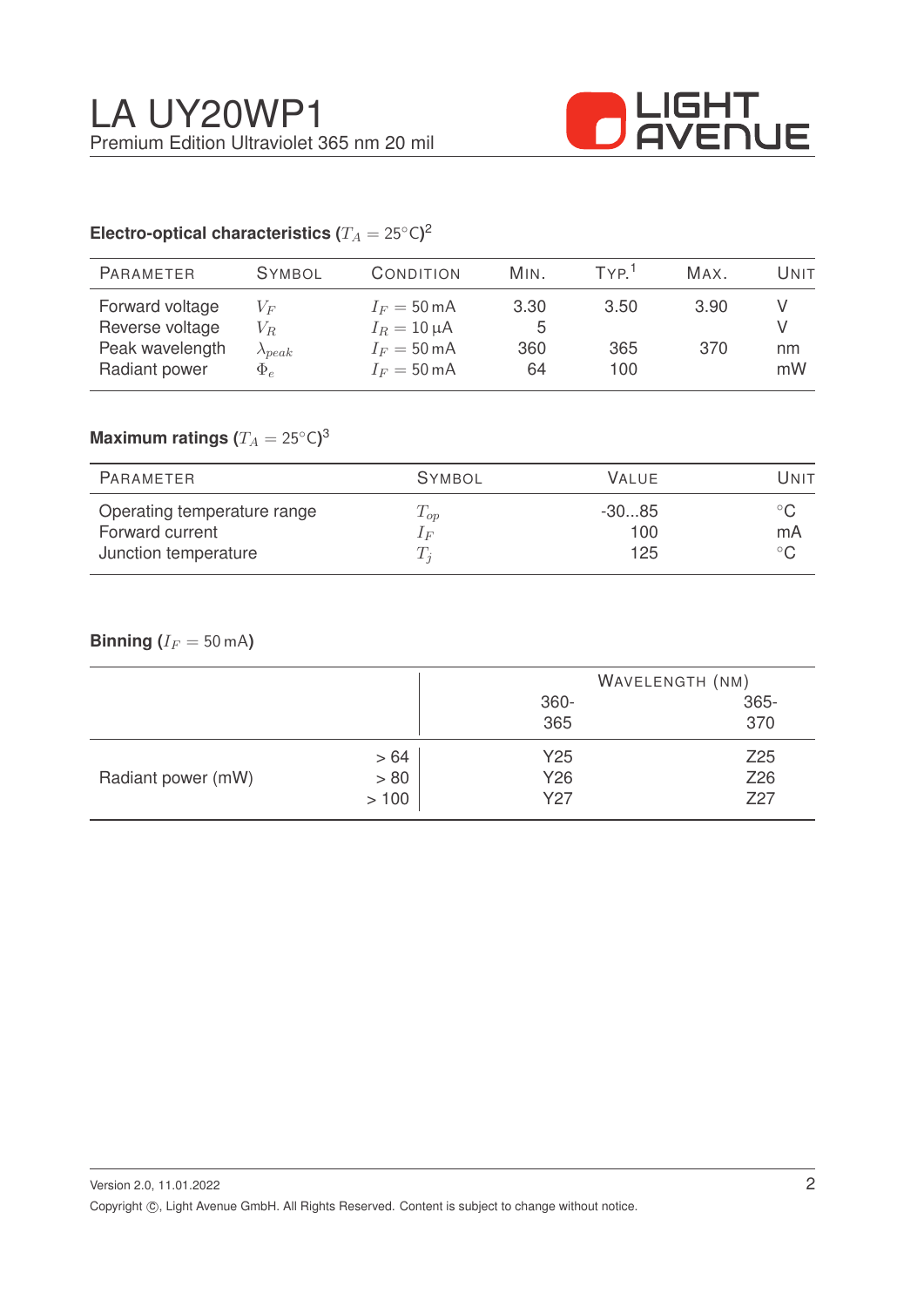

#### **Handling and Storage Conditions**

Storage time for wafers in sealed condition is not limited by the die itself, but may be limited by the adhesion of the blue foil (storage ambient conditions:  $T_a = 15...30^{\circ}$ C; relative humidity: < 60%, vertical storage). Customer has to make sure that there is no glue from the adhesive foil on the backside either by a die shear test or by visual inspection of the backside before production. The hermetically sealed shipment lot shall be opened under temperature and moisture controlled cleanroom environment only. Customers have to follow the according rules for desposition as the material can be hazardous for humans and the environment. Chips are placed on a blue foil, which may contain the following substance in a concentration of circ.18% wt: Bis (2 ethyl(hexyl)phthalate) (DEHP) [CAS #: 117-81-7; EC # 204-211-0]. Dice have to be handled ESD sensitive.

#### **Packing**

Chips are placed on a blue foil inside a 6 inch ring or alternatively on a blue foil (mylar). For shipment the wafers of a shipment lot are arranged to stacks. Please use the recycling operators familiar to you. If required you can ask for our help. Please get in touch with your nearest sales office. By agreement we will take packing material back, if sorted. Transport costs of any kind must be paid by customers. For packing material that is returned to us unsorted or which we are not obliged to accept, any costs incurred will be invoiced to you.

#### **Design Objectives**

The chip design was developed and released based on the producer's standard assembly procedures and packaging. Bond strength properties are in accordance to MIL-STD-750D, method 2037. Whether the chip fits to the customer's products with its according die and wire bond procedures and packaging must be evaluated by the customer himself. If workability problems arise after this release a mutually conducted problem solving procedure has to be set up, if the chips are suspected of contributing to the problems.The chips are produced with best effort, but on chip level a subset of the chip characteristics can be determined only. Performance of the chip in the customer's products can only be determined by the customer himself.

#### **Returns and Complaints**

For complaints and returns of material a RMA-number is necessary. Samples for analysis purposes can be send to us without credit.

#### **Shipping Conditions**

If not otherwise arranged, the "General Terms of Business of Light Avenue GmbH" apply for any shipment. If this document is not familiar to you, please request it at our nearest sales office.

Version 2.0, 11.01.2022 Copyright ©, Light Avenue GmbH. All Rights Reserved. Content is subject to change without notice.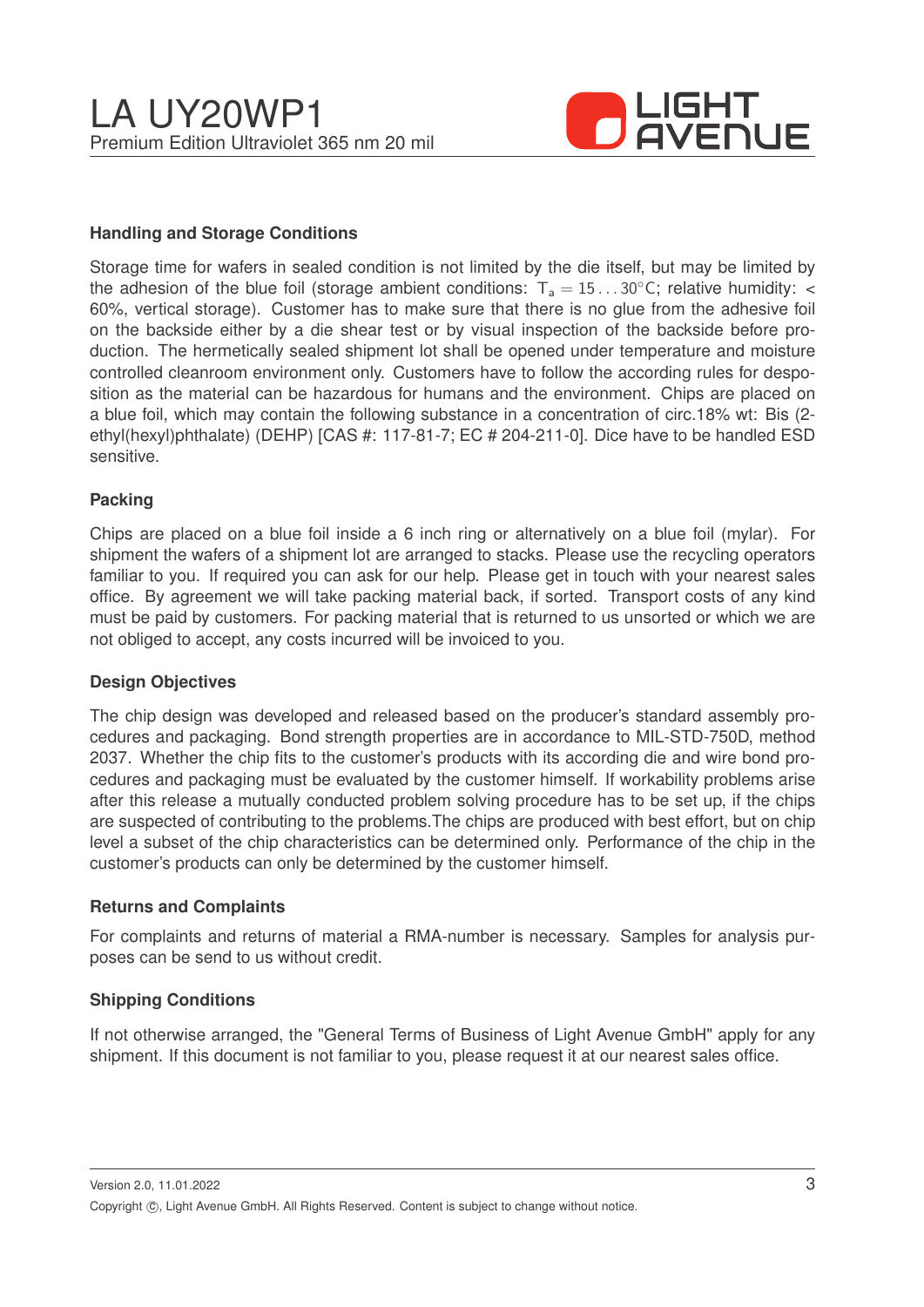

#### **Disclaimer Attention please!**

- **Components used in life-support devices or systems must be expressly authorized for such purpose!**

Critical components<sup>4</sup> may only be used in life-support devices<sup>5</sup> or systems with the express written approval by us.

- All products, product specifications and data to improve reliability, function, design or otherwise are subject to change without notice .
- Light Avenue GmbH, its affiliates, agents, and employees, and all persons acting on its or their behalf, disclaim any and all liability for any errors, inaccuracies or incompleteness contained in any datasheet or in any other disclosure relating to any product. Light Avenue makes no warranty, representation or guarantee regarding the suitability of the products for any particular purpose or the continuing production of any product. To the maximum extent permitted by applicable law, Light Avenue disclaims (i) any and all liability arising out of the application or use of any product, (ii) any and all liability, including without limitation special, consequential or incidental damages, and (iii) any and all implied warranties, including warranties of fitness for particular purpose, non-infringement and merchantability. Statements regarding the suitability of products for certain types of applications are based on Light Avenue's knowledge of typical requirements that are often placed on Light Avenue's products in generic applications. Such statements are not binding statements about the suitability of products for a particular application. It is the customer's responsibility to validate that a particular product with the properties described in the product specification is suitable for use in a particular application. Parameters provided in datasheets and/or specifications may vary in different applications and performance may vary over time. All operating parameters, including typical parameters, must be validated for each customer application by the customer's technical experts. Product specifications do not expand or otherwise modify Light Avenue's terms and conditions of business, including but not limited to the warranty expressed therein. Except as expressly indicated in writing, Light Avenue's products are not designed for use in medical, life-saving, or life-sustaining applications or for any other application in which the failure of the Light Avenue product could result in personal injury or death. Customers using or selling Light Avenue products not expressly indicated for use in such applications do so at their own risk. Please contact authorized Light Avenue personnel to obtain written terms and conditions regarding products designed for such applications. No license, express or implied, by estoppel or otherwise, to any intellectual property rights is granted by this document or by any conduct of Light Avenue. Product names and markings noted herein may be trademarks of their respective owners.
- The information describes the type of component and shall not be considered as assured characteristics. Due to technical requirements components may contain dangerous substances. For information on the types in question please contact our Sales Organization.
- Lead free product RoHS compliant.
- The quality level of the final visual inspection shall comply to an AQL of 1.0 (according to MIL-STD-105E, level II), if the customer performes an incoming visual inspection of a shipment.